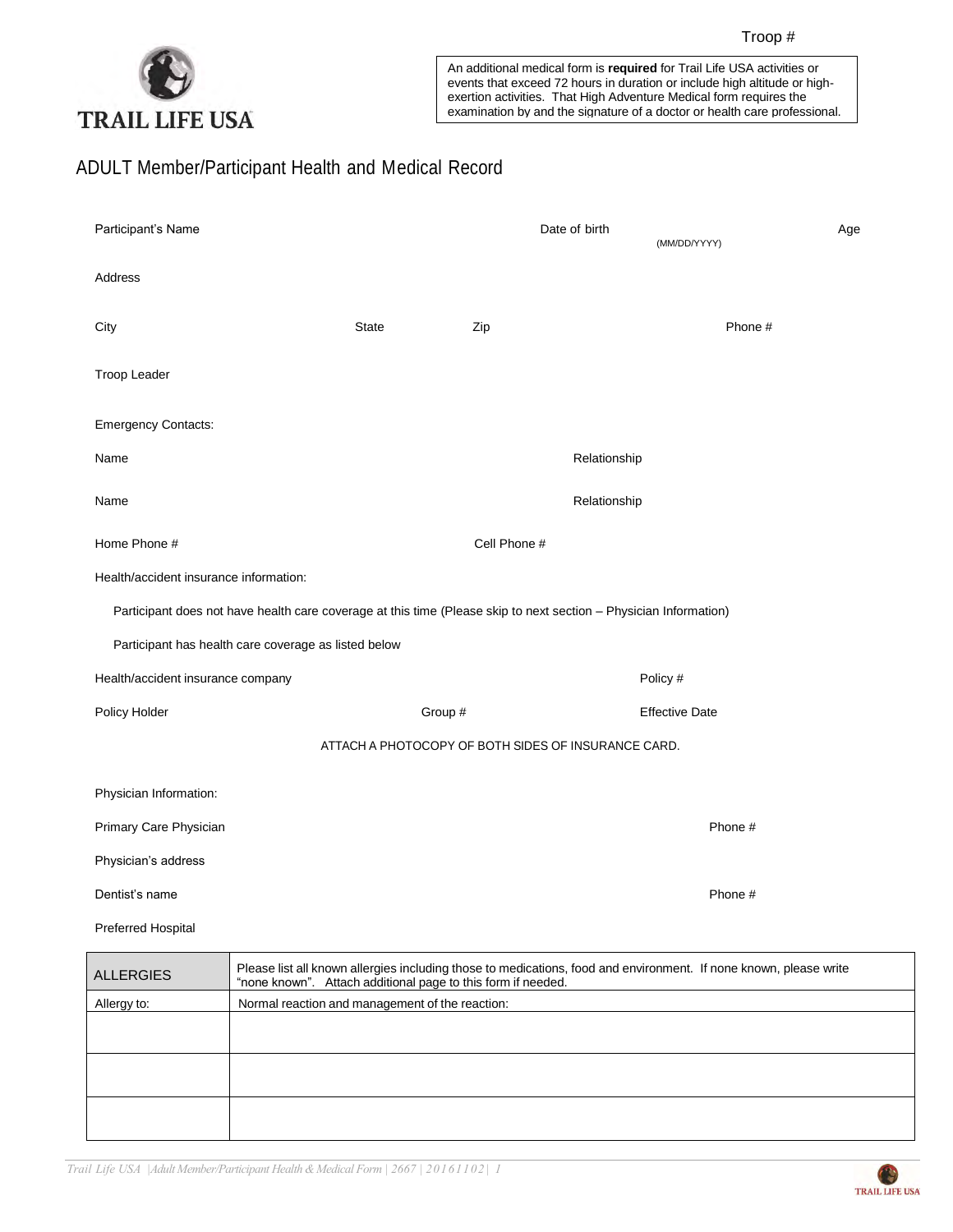|     |    | <b>HEALTH HISTORY</b>                                                 | Do you currently have, or have you ever been treated for any of the following? |  |                |  |  |
|-----|----|-----------------------------------------------------------------------|--------------------------------------------------------------------------------|--|----------------|--|--|
| Yes | No | <b>Condition</b>                                                      |                                                                                |  | <b>Explain</b> |  |  |
|     |    | Asthma                                                                | Last attack: (MM/YY)                                                           |  |                |  |  |
|     |    | <b>Diabetes</b>                                                       | Last HbA1c:<br>(Percentage)                                                    |  |                |  |  |
|     |    |                                                                       | Hypertension (high blood pressure)                                             |  |                |  |  |
|     |    |                                                                       | Heart disease/heart attack/chest pain/heart murmur                             |  |                |  |  |
|     |    | Stroke/TIA                                                            |                                                                                |  |                |  |  |
|     |    | Lung/respiratory disease                                              |                                                                                |  |                |  |  |
|     |    | Ear/sinus problems                                                    |                                                                                |  |                |  |  |
|     |    | Muscular/skeletal condition                                           |                                                                                |  |                |  |  |
|     |    | Psychiatric/psychological and emotional difficulties                  |                                                                                |  |                |  |  |
|     |    | Behavioral/neurological disorders                                     |                                                                                |  |                |  |  |
|     |    | <b>Bleeding disorders</b>                                             |                                                                                |  |                |  |  |
|     |    | <b>Fainting spells</b>                                                |                                                                                |  |                |  |  |
|     |    | Thyroid disease                                                       |                                                                                |  |                |  |  |
|     |    | Kidney disease                                                        |                                                                                |  |                |  |  |
|     |    | Sickle cell disease                                                   |                                                                                |  |                |  |  |
|     |    | Seizures                                                              | Last seizure:<br>(MM/YY)                                                       |  |                |  |  |
|     |    | Sleep disorders (e.g., sleep<br>walking, sleep apnea)<br>Use<br>CPAP? |                                                                                |  |                |  |  |
|     |    | Abdominal/digestive problems                                          |                                                                                |  |                |  |  |
|     |    | Last surgery:<br>(MM/YY)<br>Surgery                                   |                                                                                |  |                |  |  |
|     |    | Serious injury                                                        |                                                                                |  |                |  |  |
|     |    | Excessive fatigue or shortness of breath with exercise                |                                                                                |  |                |  |  |
|     |    | Other                                                                 |                                                                                |  |                |  |  |

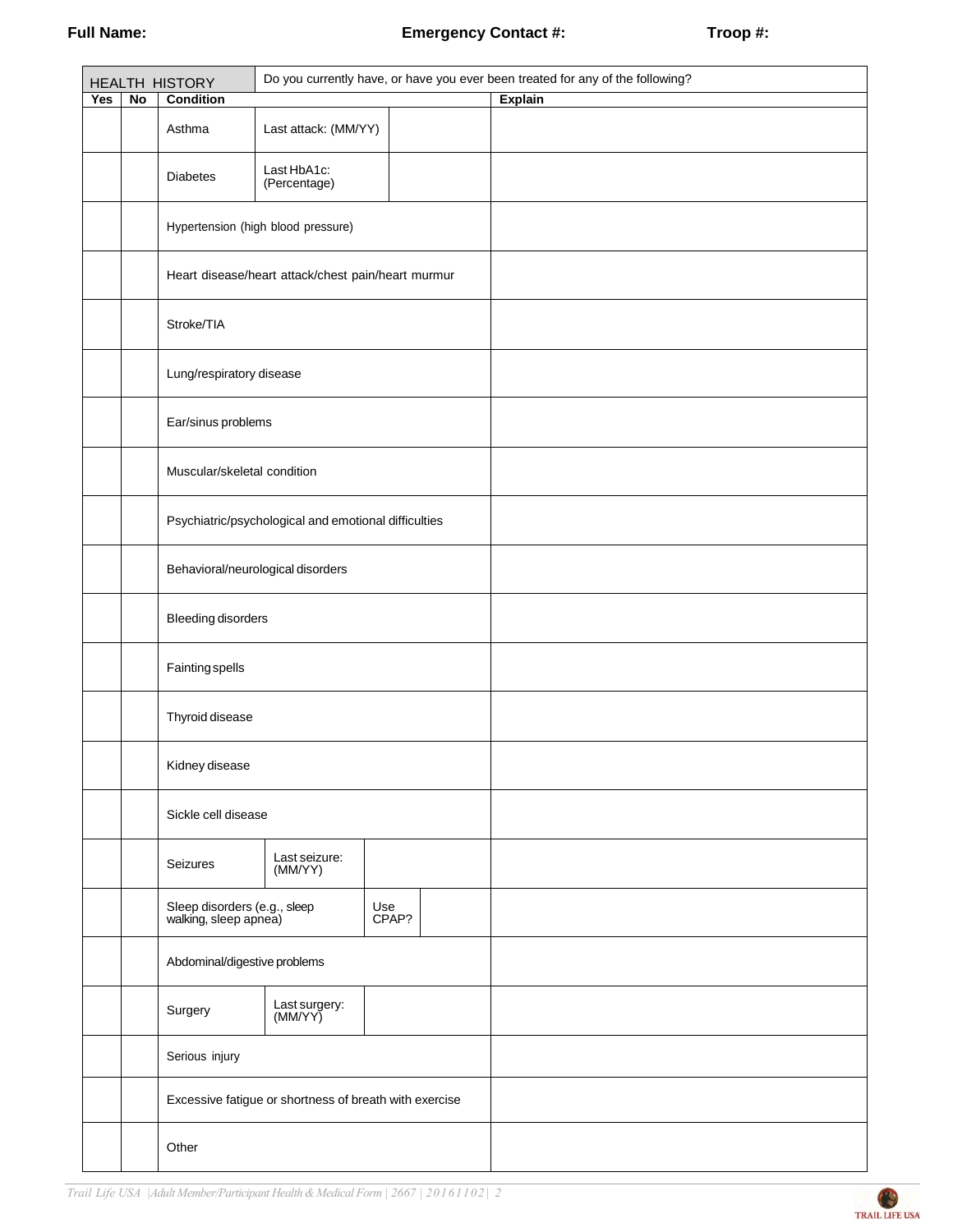## **Full Name: Emergency Contact #: Troop #:**

| The following immunizations are recommended. Tetanus immunization is required and must have been<br>received within the last 10 years. For each item, indicate if you have been immunized, the date of the<br><b>IMMUNIZATIONS</b><br>immunization (MM/YY), if you have had the disease, and the date (MM/YY). |           |                    |                                                    |                                |                                                          |           |                        |
|----------------------------------------------------------------------------------------------------------------------------------------------------------------------------------------------------------------------------------------------------------------------------------------------------------------|-----------|--------------------|----------------------------------------------------|--------------------------------|----------------------------------------------------------|-----------|------------------------|
|                                                                                                                                                                                                                                                                                                                |           | Immunization       |                                                    | Date of<br><b>Immunization</b> | <b>Please indicate</b><br>if you have had<br>the disease |           | <b>Date of Disease</b> |
| Yes                                                                                                                                                                                                                                                                                                            | <b>No</b> |                    |                                                    | (MM/YY)                        | <b>Yes</b>                                               | <b>No</b> | (MM/YY)                |
|                                                                                                                                                                                                                                                                                                                |           | Tetanus            |                                                    |                                |                                                          |           |                        |
|                                                                                                                                                                                                                                                                                                                |           | Pertussis          |                                                    |                                |                                                          |           |                        |
|                                                                                                                                                                                                                                                                                                                |           | Diphtheria         |                                                    |                                |                                                          |           |                        |
|                                                                                                                                                                                                                                                                                                                |           | Measles            |                                                    |                                |                                                          |           |                        |
|                                                                                                                                                                                                                                                                                                                |           | Mumps              |                                                    |                                |                                                          |           |                        |
|                                                                                                                                                                                                                                                                                                                |           | Rubella            |                                                    |                                |                                                          |           |                        |
|                                                                                                                                                                                                                                                                                                                |           | Polio              |                                                    |                                |                                                          |           |                        |
|                                                                                                                                                                                                                                                                                                                |           | Chicken Pox        |                                                    |                                |                                                          |           |                        |
|                                                                                                                                                                                                                                                                                                                |           | <b>Hepatitis A</b> |                                                    |                                |                                                          |           |                        |
|                                                                                                                                                                                                                                                                                                                |           | <b>Hepatitis B</b> |                                                    |                                |                                                          |           |                        |
|                                                                                                                                                                                                                                                                                                                |           | Meningitis         |                                                    |                                |                                                          |           |                        |
|                                                                                                                                                                                                                                                                                                                |           | Influenza          |                                                    |                                |                                                          |           |                        |
|                                                                                                                                                                                                                                                                                                                |           | Other (i.e., HIB)  |                                                    |                                |                                                          |           |                        |
|                                                                                                                                                                                                                                                                                                                |           |                    | Exception to immunizations claimed (form required) |                                |                                                          |           |                        |

| <b>MEDICATIONS</b>                                                                  | List all medications currently used. (If additional space is needed, please photocopy this part of the health<br>form.) Inhalers and EpiPen information must be included, even if they are for occasional or emergency use<br>only. If none, please write "None" below. |           |                                 |  |  |
|-------------------------------------------------------------------------------------|-------------------------------------------------------------------------------------------------------------------------------------------------------------------------------------------------------------------------------------------------------------------------|-----------|---------------------------------|--|--|
| <b>Medication</b>                                                                   | <b>Strength</b>                                                                                                                                                                                                                                                         | Frequency | Approximate Date Started Reason |  |  |
|                                                                                     |                                                                                                                                                                                                                                                                         |           |                                 |  |  |
|                                                                                     |                                                                                                                                                                                                                                                                         |           |                                 |  |  |
|                                                                                     |                                                                                                                                                                                                                                                                         |           |                                 |  |  |
|                                                                                     |                                                                                                                                                                                                                                                                         |           |                                 |  |  |
|                                                                                     |                                                                                                                                                                                                                                                                         |           |                                 |  |  |
|                                                                                     |                                                                                                                                                                                                                                                                         |           |                                 |  |  |
|                                                                                     |                                                                                                                                                                                                                                                                         |           |                                 |  |  |
|                                                                                     |                                                                                                                                                                                                                                                                         |           |                                 |  |  |
|                                                                                     |                                                                                                                                                                                                                                                                         |           |                                 |  |  |
|                                                                                     |                                                                                                                                                                                                                                                                         |           |                                 |  |  |
|                                                                                     |                                                                                                                                                                                                                                                                         |           |                                 |  |  |
|                                                                                     |                                                                                                                                                                                                                                                                         |           |                                 |  |  |
|                                                                                     |                                                                                                                                                                                                                                                                         |           |                                 |  |  |
|                                                                                     |                                                                                                                                                                                                                                                                         |           |                                 |  |  |
| Administration of the above modications is approved by (if required by your state). |                                                                                                                                                                                                                                                                         |           |                                 |  |  |

**Administration of the above medications is approved by (if required by your state):**

**Adult participant signature**

Bring enough medications in sufficient quantities and in the original containers. Make sure that they are NOT expired, including inhalers and EpiPens. You **SHOULD NOT STOP** taking any maintenance medication unless instructed to do so by your doctor.